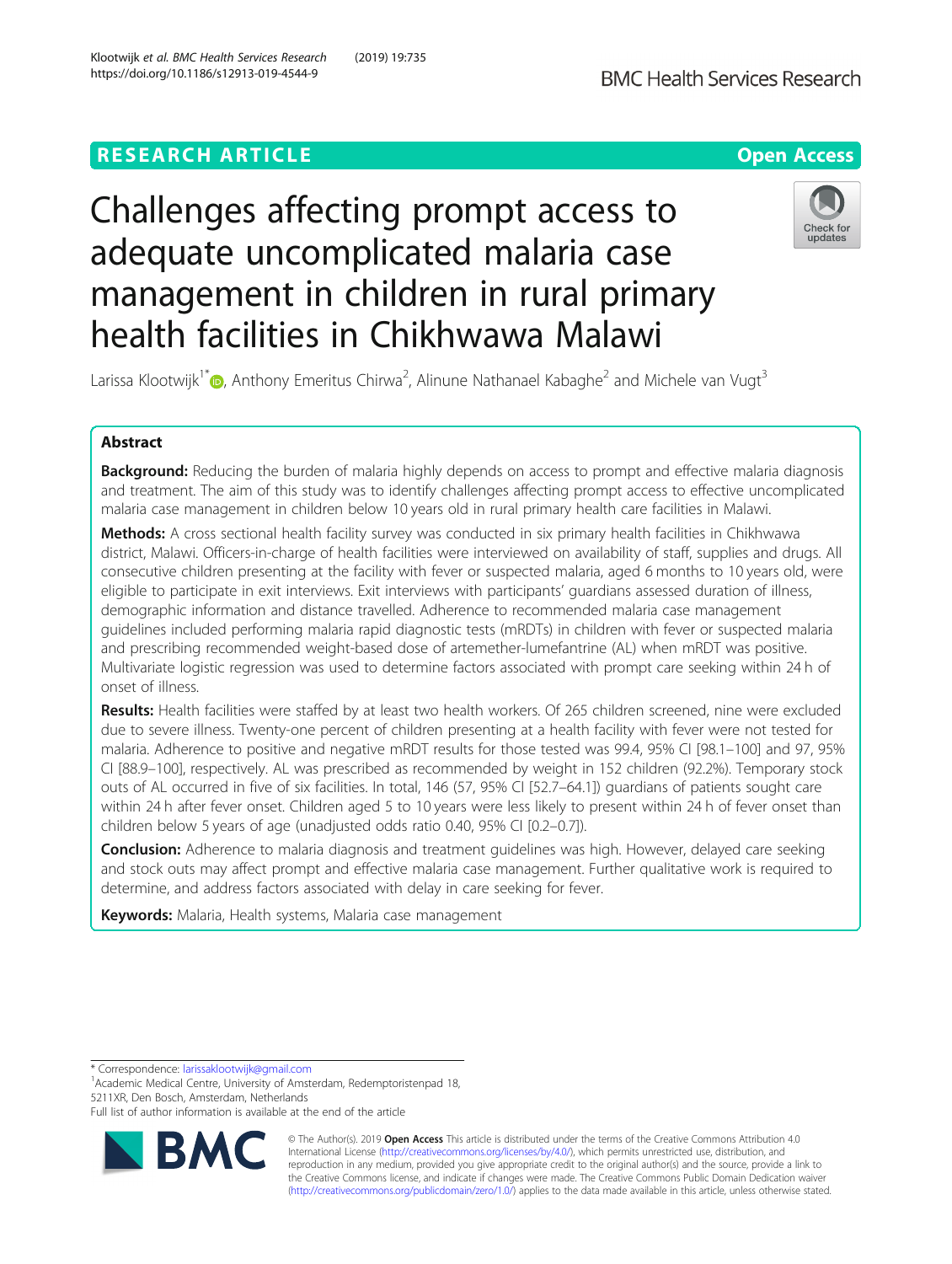#### Background

Despite several control measures, malaria remains a major public health problem in Malawi, with an estimated incidence of 3.3 million cases and 7200 deaths reported in 2015 [\[1](#page-7-0)]. One important strategy to reduce the burden of malaria is improved access to prompt and effective malaria diagnosis and treatment. Delay in accessing malaria treatment may lead to development of severe disease, continued disease transmission in the community and death [\[2](#page-7-0)]. Prompt diagnosis and treatment with artemisinin-based combination therapy (ACT) reduces gametocytaemia which reduces the risk of transmission and severity of disease [\[3](#page-7-0), [4\]](#page-7-0). However, diagnosis and treatment of malaria and prompt health care seeking behaviour for fever continues to be a challenge especially in rural areas with poor health systems [[5,](#page-7-0) [6\]](#page-7-0).

Access to malaria case management comprises availability, acceptability, affordability and adequacy of health services [[7\]](#page-7-0). Availability of functional health facilities, competent health workers, medical equipment and medical drugs and supplies are all required to provide appropriate malaria case management [[2\]](#page-7-0). For malaria case management, diagnostic tests and recommended drugs need to be available. Additionally, health workers need to adhere to recommended treatment guidelines. Adherence to current WHO malaria guidelines and Malawi Standard treatment guidelines [[2](#page-7-0), [8\]](#page-7-0) by health workers has been a challenge in rural Malawi [[9](#page-7-0)–[12](#page-7-0)]. A national health facility survey in 2014 in Malawi estimated that 1.5 million of 4.4 million malaria patients seen in public health facilities were not receiving appropriate treatment, with 2.7 million patients without clinical malaria inappropriately prescribed ACTs [[10](#page-7-0)]. However, a health facility survey in southern Malawi in 2015 showed adherence to malaria rapid diagnostic test (mRDT) result was above 90% for both positive and negative mRDT results [\[12](#page-7-0)].

The purpose of this study was to identify challenges affecting prompt access to adequate uncomplicated malaria case management in children below 10 years old. We evaluated the adherence of health workers to malaria treatment guidelines and identified its associated factors. We also determined caregiver's promptness to seek care and factors which were associated with delay in seeking care for fever within 24 h of onset.

#### Methods

#### Study design and setting

This was a cross-sectional health facility survey using quantitative methods and was conducted in Chikhwawa district in Southern Malawi. Transmission of Plasmodium falciparum in Chikhwawa occurs throughout the year but peaks during the rainy season - December to April [[13\]](#page-7-0). This survey was done in June and July in 2017, under Majete Malaria Project (MMP) in three defined "focal areas" A, B and C (Fig. [1](#page-2-0)). Details on the funding of MMP can be found in the declarations section. These three focal areas were selected based on the presence of an existing or developing community-based livelihood centre. MMP encourages community engagement and participation in disease control by using trained community volunteers who conduct community workshops on malaria in their villages. Workshops aim to increase malaria awareness and promote positive health behaviour [\[15](#page-7-0)].

Health centres within MMP focal areas were included in the study. Health centres provide primary health care within a catchment population. Health centres are usually staffed by at least one clinician (clinical officer or medical assistant) and two nurse-midwife technicians. A clinical officer undergoes 3 years of clinical training while a medical assistant undergoes 2 years. A nursemidwife technician does 3 years of training. The primary healthcare services provided in health centres include management of outpatient conditions, minor surgical procedures, antenatal clinics, maternity and postnatal care and childhood vaccinations. Surgical patients requiring major procedures and patients needing admission are referred to a district hospital where secondary healthcare is provided.

#### Study population

The study population includes children aged 6 months to 10 years old presenting with a history of fever at the health centre during the data collection period. Children with features of severe illness were excluded. For the health facilities, facility officers in charge were interviewed on availability of medical supplies, equipment and staff using a structured questionnaire.

#### Operational definitions

Adherence to malaria case management guideline in primary healthcare settings was defined as: performing an mRDT test for children with reported fever; prescribing first-line antimalarial drugs to all children with a fever and positive malaria test; not prescribing antimalarial drugs to children with a negative mRDT result; and prescribing drugs based on the weight of the child. These definitions are consistent with the current Malawi Standard Treatment Guidelines (MSTG) and WHO malaria guidelines [\[2](#page-7-0), [8\]](#page-7-0). Recommended first-line ACT in Malawi at the time of the survey was artemether- lumefantrine (AL). Prompt health care seeking behaviour was defined as presenting at the health centre within 24 h of fever onset as per WHO recommendation [[2](#page-7-0)].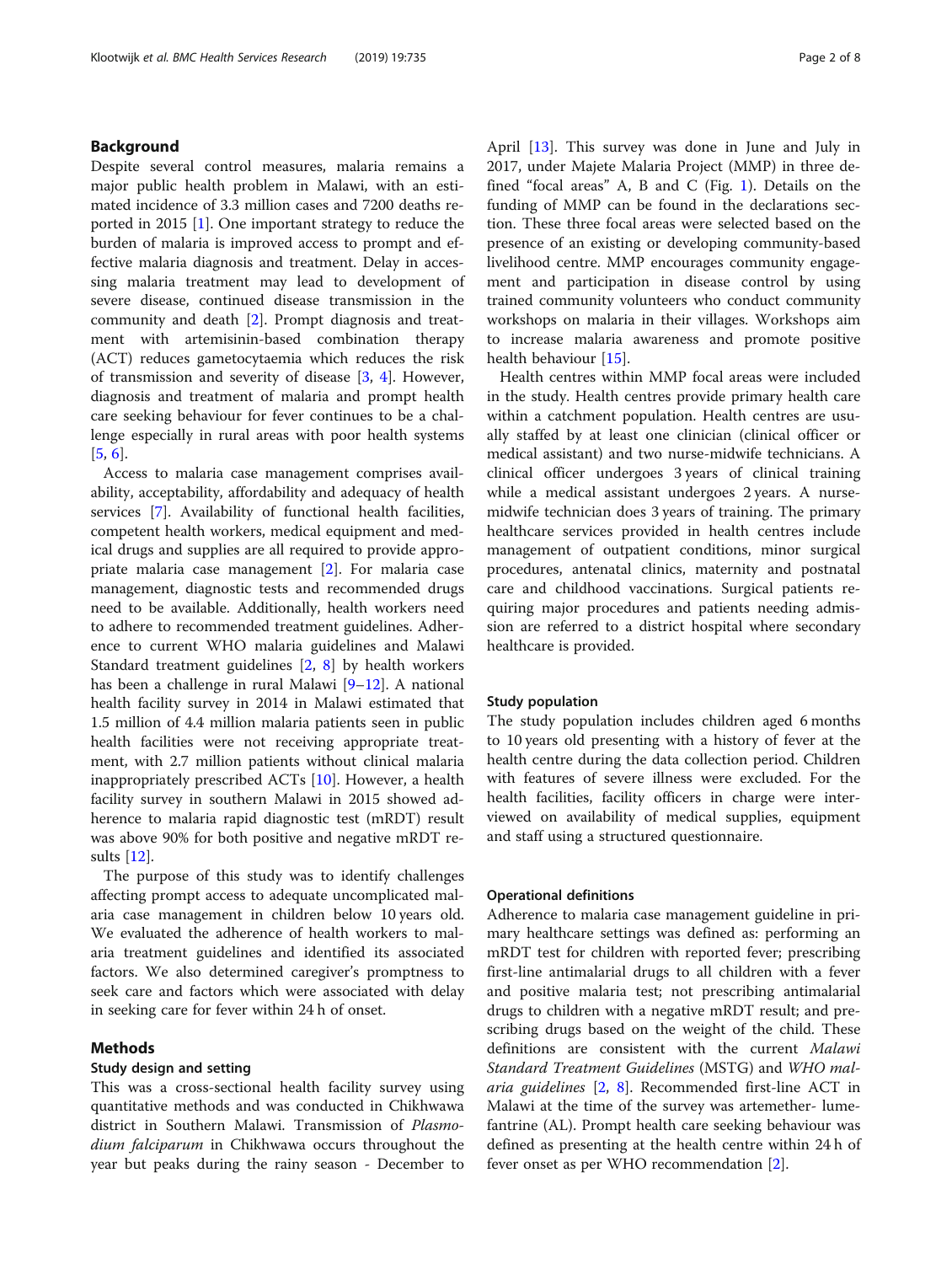<span id="page-2-0"></span>

#### Data collection

The research team was present for in total 4 working days at each health facility. We assessed the following health centres: Kaphichira, Kakoma, Chapananga, Misomali, Chithumba and Majete. Questionnaires used for the exit interviews were used from a previous study by the MMP [\[14](#page-7-0)].

Exit interviews were conducted with guardians of eligible children. The guardians were interviewed using a structured questionnaire on an electronic tablet. During the exit interviews, sociodemographic details were documented. Additionally, we collected data on attendance of community workshops, time taken travelling to the health facility and duration of symptoms before presenting at the facility. An estimation of travel time was based on the village the child and the guardian travelled from. Guardians were asked for approximated travel time from their home to the facility. This was crosschecked with the health workers at the facility if the duration of travel time based on the mode of transport used was deemed reasonable. Google maps was used when the investigator or a staff member from the clinic could not make an estimation on travel time. The child's health passport,

which includes the patients' medical records, was reviewed to collect documented symptoms, axillary temperature, weight, conjunctival pallor, mRDT result and prescribed treatment.

A clinical assessment of the patient was repeated by LK and AEC who are both clinicians. The assessment included weighing the children using a calibrated digital scale and measuring an axillary temperature using a digital electronic thermometer. The investigators clinically re-evaluated presence of anaemia by examining the conjunctiva and palms for pallor. Malaria test result was obtained from the health passport and not performed by the researchers.

### Health workers' interview

Availability of staff, medical equipment, essential drugs and facility supervision were evaluated through an interview with the officer in-charge of the facility. Stock outs were evaluated by assessing the specific mRDT, AL and paracetamol stock cards in prior three-month records. Availability and functionality of the following essential equipment was recorded: weighing scales, thermometers, hemocues and microscope. We evaluated completeness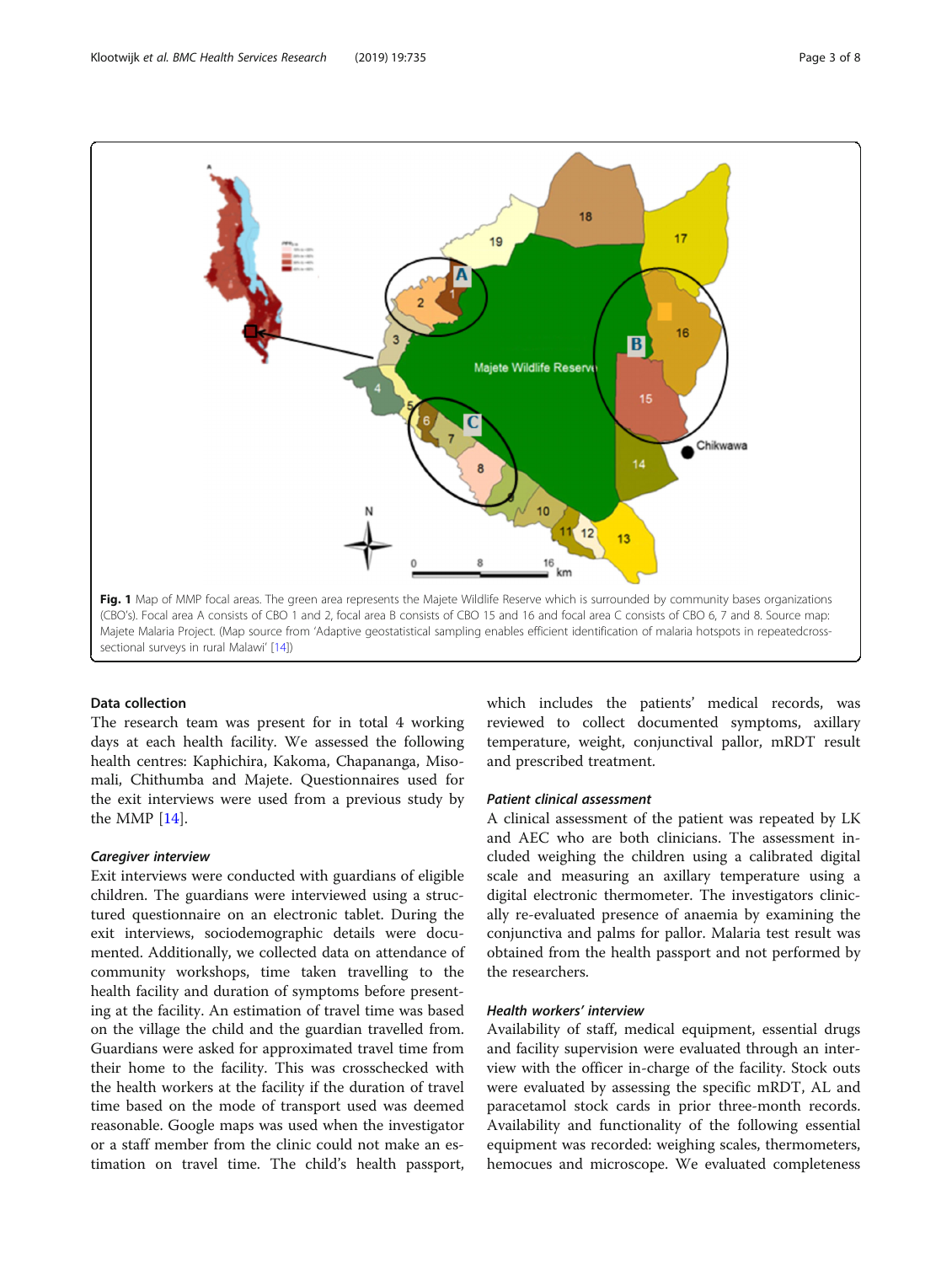of outpatient (OPD) consultations, mRDT and AL registers containing records of the previous 3 months prior to the visit.

#### Data processing and analysis

To protect patient safety all personal data were removed during data transcription from the source document to tablet and into the database. Data in the tablet were checked for completeness and then sent to a remote server via a wireless internet connection. Data were then downloaded and analysed using STATA version 14.0 and SPSS version 20.0. The main outcomes were adherence to malaria case management guidelines and promptness to seek care. We used univariate analysis to report frequencies and proportions for adherence to malaria case management guidelines. Promptness to seek care was categorised into: within 24 h of onset of symptoms and after 24 h. For promptness to seek care within 24 h, chi square tests were used in the bivariate analysis to check differences in proportions for categorical variables and promptness to seek care. Covariates were included in the logistic regression analysis when *p*value was < 0.05. For promptness to seek care, the following variables were determined a priori based on previous studies and expected associations: distance to health facility, source of income, highest level of education and health animator workshop attendance. Logistic regression assesses potential predicting factors in promptness to seek for care.

#### Results

#### Health facilities

One health centre was a private facility, one was a Christian health association of Malawi (CHAM), and the other four were government facilities (Table 1). Each health centre had at least two health service providers available and several health surveillance assistants. Kapichira had a clinical officer as the officer-in-charge. All other facilities had a medical assistant as the officer-incharge. Chapananga had the highest number of children sampled ( $N = 95$ ) while Kapichira had the lowest ( $N =$ 20) see Table 1.

Table 1 Health facility characteristics

### Summary characteristics and study participants

Out of 265 children screened, nine were excluded due to presence of danger signs. The danger sign reported was convulsion. Of the 256 children enrolled the median age was 3.2 years (interquartile range 1.5–5.7 years) and half of them were female (Table [2](#page-4-0)). Most patients (82.8%) came to the facility with their mother as their guardian. In total, 46.1% of guardians had attended a health animator workshop at least once. The majority of guardians (77%) had attended some school, with a few (8.8%) attending secondary school. Subsistence farming was the main source of income for most households (44.1%), although some households relied on commercial farming (33.2%). In total 143 children (55.9%) had a temperature above 37.5 degrees Celsius when re-measured by the research team. All children reported other symptoms as well: 34 reported diarrhoea (13.3%), 89 vomiting (34.8%), 112 headache (43.8%), 142 cough (55.5%), 40 dyspnoea (15.6%), 27 abdominal pain (10.5%), 13 rash (5%) and 10 ear pain (3.8%). In total 4 (1.6% (95% CI 0.4–3.1)) guardians of children reported their child to have had malaria in the past 2 weeks prior to the consultation. In this group mRDT had been performed at the previous consultation and AL treatment prescribed and completed. For 30 children (11.7 95% CI [8.6–16.0]), the clinician had enquired about a malaria history within the previous 2 weeks. The mean waiting time before consultation after reaching the health facility was  $68 \text{ min}$  (SD = 55) according to guardian's estimation. After consultation the mean time before receiving drugs at the dispensary was 28 min  $(SD = 89)$ .

Pallor was assessed in 168 (65.7%) patients. In all 169 (66.0%) cases of confirmed malaria, haemoglobin level was not measured.

#### Access and prompt health care seeking behaviour

Overall, 146 (57%) guardians of children reported to have presented within 24 h of onset of symptoms; 31 guardians (12%) presented after 48 h. Most guardians (80.5%) walked to the facilities. The mean time for all modes of transport, to travel to the health centre was 1.2 h (SD = 1.1). Mean time for guardians who walked, cycled, travelled by vehicle or bicycle taxi was

| Health center | Focal area | Type of health center | Number of children sampled | In-charge         | <b>NMT</b> | <b>HSA</b> |
|---------------|------------|-----------------------|----------------------------|-------------------|------------|------------|
| Kapichira     | В          | Private               | 20                         | Clinical officer  |            |            |
| Kakoma        |            | Government            | 63                         | Medical assistant |            |            |
| Chapananga    |            | Government            | 86                         | Medical assistant |            |            |
| Misomali      |            | СНАМ                  | 26                         | Medical assistant |            |            |
| Chithumba     |            | Government            | 37                         | Medical assistant |            |            |
| Majete        |            | Government            | 24                         | Medical assistant |            |            |

CHAM Christian Health Association of Malawi, HSA health surveillance assistant, NMT nurse midwife technician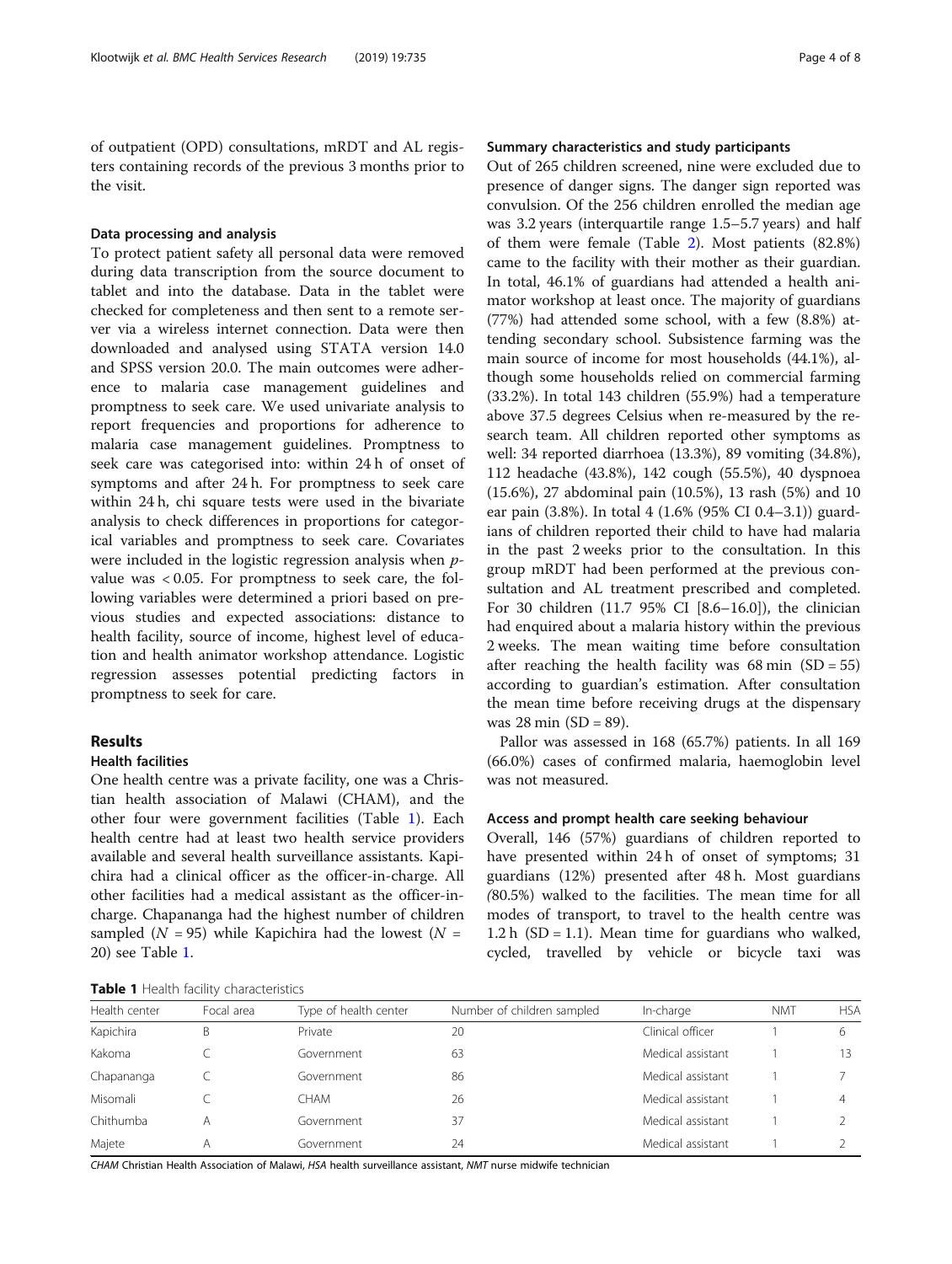<span id="page-4-0"></span>

| <b>Table 2</b> Socio demographic characteristics of children and their |  |  |  |
|------------------------------------------------------------------------|--|--|--|
| quardians                                                              |  |  |  |

| Characteristic                                      | Frequencies    |  |  |
|-----------------------------------------------------|----------------|--|--|
| Male                                                | 128 (50%)      |  |  |
| 6 months to 5 years                                 | 75 (29.3%)     |  |  |
| 5 years to 10 years                                 | 181 (70.7%)    |  |  |
| Guardian                                            |                |  |  |
| Mother                                              | 212 (82.8%)    |  |  |
| Father                                              | 21 (8.2%)      |  |  |
| Other                                               | 23 (8.9%)      |  |  |
| Guardian level of education                         |                |  |  |
| None                                                | 57 (22.3%)     |  |  |
| Some primary                                        | 149 (58.2%)    |  |  |
| Completed primary or more                           | 49 (19.1%)     |  |  |
| Average hours taken traveling time to facility (SD) | 1.2 (1.15 SDS) |  |  |
| Travel mode                                         |                |  |  |
| Walking                                             | 206 (80.5%)    |  |  |
| Bicycle                                             | 47 (18.0%)     |  |  |
| Vehicle                                             | $4(1.6\%)$     |  |  |
| Household source of income                          |                |  |  |
| Subsistence Farming                                 | 113 (44.1%)    |  |  |
| Commercial farming                                  | 85 (33.2%)     |  |  |
| No employment                                       | $2(0.8\%)$     |  |  |
| Other employment <sup>a</sup>                       | 56 (21.9%)     |  |  |

SD standard deviation<br><sup>a</sup>Shop owner, temporary employment, NGO employment, teacher

respectively 1.3 h  $(SD = 0.1)$ , 1 h  $(SD = 0.7)$ , 0.7 h  $(SD = 1)$ 0.2), 1.2 h (SD = 0.6). No statistically significant associations were found between the a priori selected covariates and the main outcome in bivariate analysis. Therefore, these results are not reported here. Level of education ( $p = 0.230$ ), health animator workshop attendance ( $p =$ 0.237), source of income of household  $p = 0.589$  and distance in hours to the health facility ( $p = 0.983$ ) were not significantly associated with prompt care-seeking (within 24 h) in the logistic regression analysis. Only age was significantly associated with seeking care within 24 h of symptom onset in the logistic regression analysis: children aged 5–10 years were less likely to present promptly within 24 h of fever onset than children aged below 5 years of age with (*p*-value < 0.001; OR = 0.397, (95% CI [0.227–0.695]), see Table 3.

## Health facility factors: availability of medical equipment and drugs

Five out of the six health facilities had analogue weighing scales for both adults and children. Functional thermometers were available in all health facilities. Only one health facility had hemocue and cuvettes. None of the facilities provided microscopy for malaria diagnosis. Only one facility had a functional ambulance for referral to a secondary healthcare facility. None of the facilities had in-patient admission capacity.

There were stock outs of paracetamol in two facilities recorded in stock cards within the 3 months prior to the survey. AL stock outs of one or more AL blister packs were reported in five of the six facilities in the 3 months prior to the survey. Stock outs of AL  $1 \times 6$ ,  $2 \times 6$ ,  $3 \times 6$ and  $4 \times 6$  on average occurred for 11, 20, 15 and 13 days, respectively. AL blister packs were never completely out

#### Table 3 Promptness to seek care among guardians of children with fever and associated factors

|                                      | Odds ratio  | 95% confidence interval | $P$ -value |
|--------------------------------------|-------------|-------------------------|------------|
| Health animator workshop attendance  |             |                         |            |
| Yes                                  | [reference] |                         |            |
| No                                   | 1.375       | $0.811 - 2.330$         | 0.237      |
| Level of education                   |             |                         |            |
| Some primary                         | [reference] |                         |            |
| None                                 | 0.682       | $0.357 - 1.302$         | 0.246      |
| Primary or more                      | 1.354       | $0.670 - 2.737$         | 0.398      |
| Source of income                     |             |                         |            |
| Other employment                     | [reference] |                         |            |
| Farming                              | 1.178       | $0.630 - 2.203$         | 0.608      |
| Distance to health facility in hours | 1.001       | $0.779 - 1.253$         | 0.995      |
| Age                                  |             |                         |            |
| Under 5 years                        | [reference] |                         |            |
| 5-10 years                           | 0.397       | $0.227 - 0.695$         | 0.001      |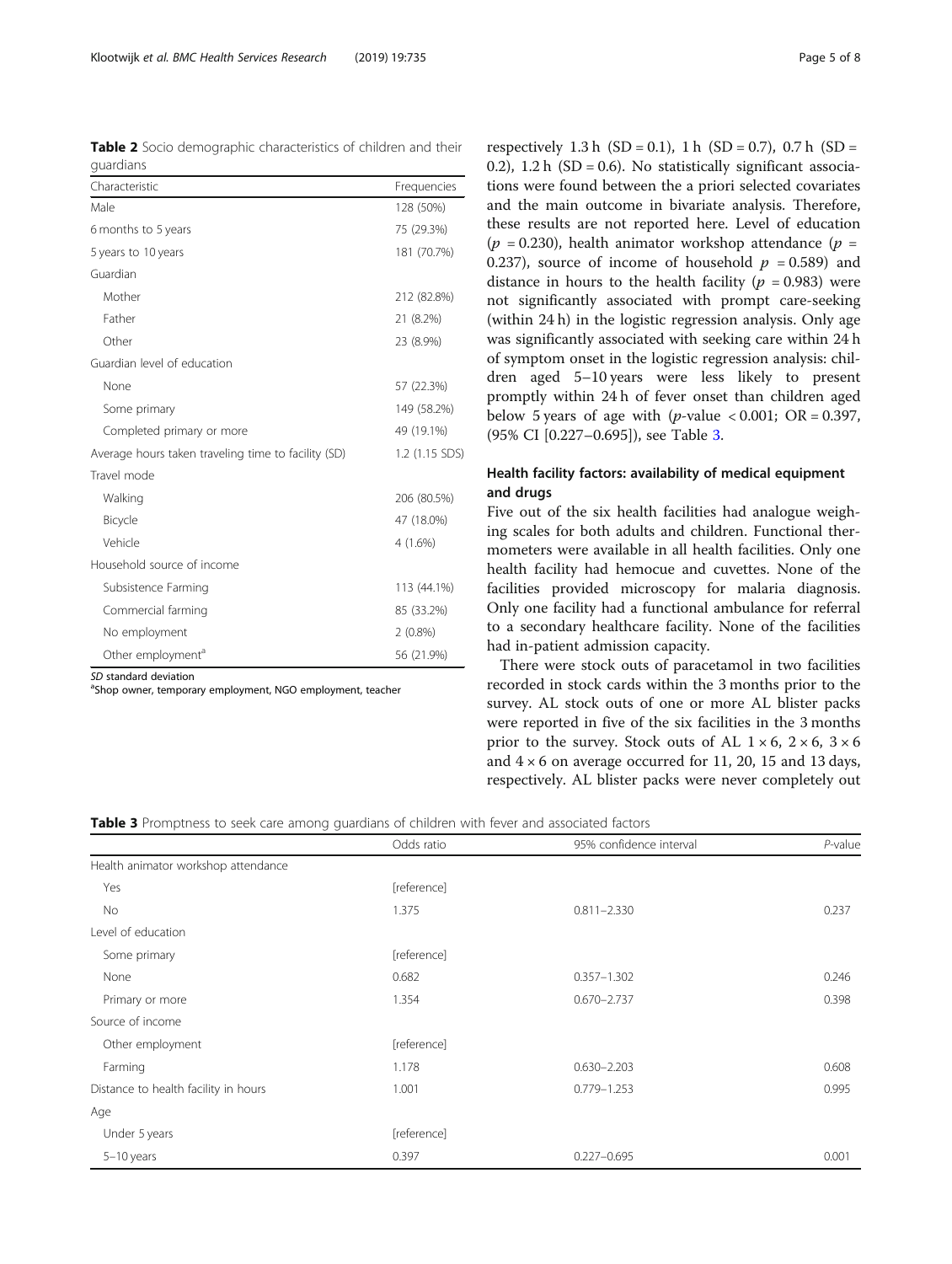of stock concurrently. In situations where one blister pack type was out of stock, the clinician used other available blister packs. mRDT kits were recorded out of stock for 16 days at the time of the survey in one health centre. Artesunate injectable was available in all health facilities and not reported to have been out of stock in the previous 3 months. Oral quinine was not available at any of the 6 health centres. Five out of six (83%) facilities provided bed nets.

#### Health workers practices

All facilities had a copy of the Malawi Standard Treatment Guidelines. Weight and temperature were measured in 64.5 and 24.2% of the children, respectively. In total 79% (95% CI [73.7–84.4]) of children who presented at the health centres with fever received an mRDT test (Fig. 2). For the 54 children not tested, 56% were due to an mRDT stock out. No clear reasons were provided in the other children not tested. Adherence to positive mRDT was 99.4% (95% CI [98.1–100]).

Adherence to negative mRDT results was 97% (95% CI [88.9–100]). Sixty-six percent (95% CI [60.5–71.7]) of all children who received an mRDT had a positive mRDT. Weight-based dosing was correct in 94.3% (95% CI [89.4–98.1]) in weight category 5–15 kg, in 88.5% (95% CI [86.3–96.1] in 15–25 kg) and in 100% in 25–35 kg. In total 6 (3.6%) children were under-dosed and 7 (4.2%) were overdosed. In one health centre, complete stock out of mRDT occurred during the visit of the research team. All patients presenting at this specific facility with fever were prescribed co-trimoxazole then referred for malaria testing at the district hospital.

#### Health information system

All patients presenting at a health facility and seen by a clinician are recorded in the outpatient register. All mRDTs performed and results are documented in the mRDT register. Monthly summaries of total number of OPD consultations, mRDTs performed, AL prescribed (and which type of AL) are sent to the District Health Office (DHO). In three health centres, registers were incomplete and with no monthly summaries. In the other three facilities the registers daily reports on OPD attendance, mRDT testing and AL prescription were complete. Overall, including the incomplete registers, in five health centres there was a mismatch in the number of MRDTs performed and the expected quantity of AL dispensed  $(Table 4)$  $(Table 4)$ .

#### **Discussion**

This study highlights the challenges affecting access to prompt and effective malaria case management in health facilities within a rural community. Challenges were prompt care seeking, stock outs of mRDTs and AL and health worker practices in case of stock outs.

Some guardians delayed seeking care for their children within 24 h after onset of fever. This finding is similar to the 40.9% that did not present within 24 h in the 2015 study in Chikhwawa  $[14]$ . Ewing et al. reported that within Chikhwawa most households had a 'wait and see' policy when the child had fever [[5](#page-7-0)]. Only when fever persisted and serious illness was perceived, guardians would seek hospital care. Studies in Malawi and Tanzania, found a lack of guardians' knowledge on malaria and fever to contribute to delayed care seeking be-haviour [\[14](#page-7-0), [16\]](#page-7-0). Our study did not find a statistically

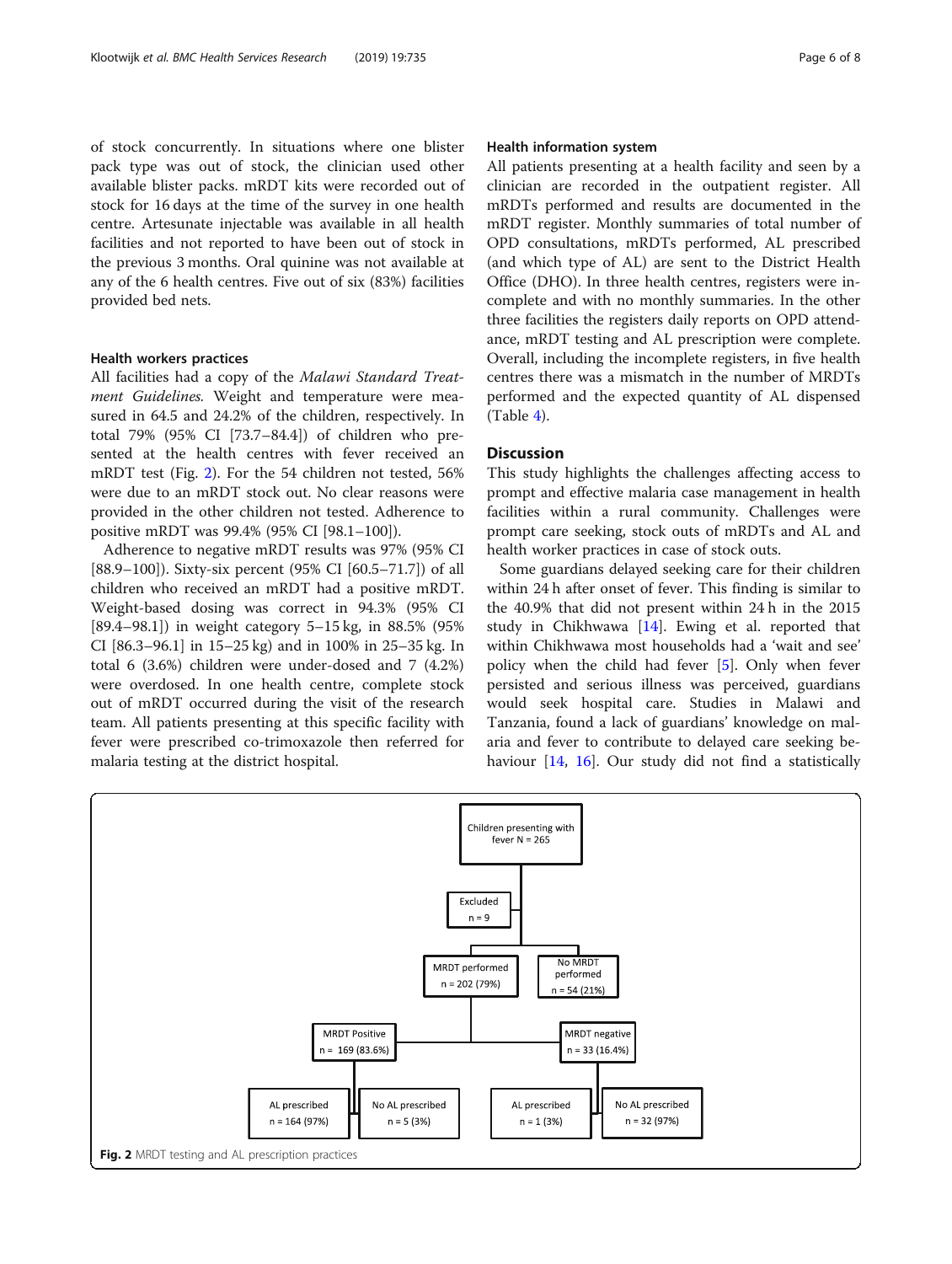|            | Total under 5 OPD treated for malaria<br>(OPD and AL register) | Total under 5 OPD treated for confirmed malaria<br>(OPD, mRDT, AL register) |
|------------|----------------------------------------------------------------|-----------------------------------------------------------------------------|
| Kapichira  | 425                                                            | 108                                                                         |
| Kakoma     | 3837                                                           | 904                                                                         |
| Chapananga | 2203                                                           | 2203                                                                        |
| Misomali   | 612                                                            | 809                                                                         |
| Chithumba  | 193                                                            | 899                                                                         |
| Majete     | 148                                                            | 141                                                                         |

<span id="page-6-0"></span>Table 4 Summaries of mRDT-, AL-, and OPD registers in the previous 3 months prior to the health facility assessment

significant association between prompt care-seeking and the level of education, distance to the health facility, health animator workshops attendance or source of income of the guardian. The lack of association between level of education, socio-economic status and careseeking was contrary to other findings in literature which have shown an improvement in health promotion when increasing malaria awareness [\[17](#page-7-0)–[19](#page-7-0)]. Also education and distance to a facility were found to be of influence in health care seeking in other studies [[5](#page-7-0), [20](#page-7-0)–[22](#page-7-0)]. Further qualitative analysis is needed to identify other factors that influence delayed care seeking behaviour. Prompt care-seeking by guardians for children aged 5– 10 years was lower than in the category under 5 years. A qualitative study in Nigeria showed mother's beliefs towards physician's approach to illness also played a role in seeking care for their under-5 year old child [\[23](#page-7-0)]. Guardians may have easily noticed fever in their underfives since young children are mostly at home and close to their guardians. Improving prompt care seeking would contribute to better access and efficacy of malaria treatment.

Stock outs of malaria diagnostics and treatment continue to be a challenge to accurate malaria case management in Chikhwawa district. Lack of testing was largely due to mRDT stock outs. Incomplete mRDT and AL registers can influence drug and diagnostics supply chain negatively. AL and mRDT supplies are calculated based on the registered numbers. Stock outs can influence health workers to prescribe unrecommended antimalarial drugs or antibiotics [[24,](#page-7-0) [25\]](#page-7-0). One health centre had complete stock out of mRDT and AL. Due to strict adherence to the malaria guidelines when mRDTs were out of stock, none of the children presenting with fever were presumptively treated with ACT. This inadequate malaria treatment causes a risk of severe disease and increases the risk of transmission. A Cochrane review assessed the beneficial effect of mRDT testing versus clinical diagnosis and showed that mRDT testing is beneficial for the mRDT negative cases who might have otherwise received an ACT [\[26](#page-7-0)].

The adherence to positive and negative mRDT results was high. These results are similar to the health facility survey in Malawi performed by Namuyinga et al. in 2015 [[12](#page-7-0)]. Similar numbers were found in a health facility survey in Uganda in 2016 assessing adherence to negative mRDT results [[27](#page-7-0)]. The percentage of inappropriately prescribed AL is much lower than the reported 31% in the health facility survey performed in Malawi in 2011 by Steinhardt et al. [[10](#page-7-0)]. A similar cross sectional health facility survey performed in Chikhwawa in 2015 showed inappropriate dosing of AL in  $24\%$  of cases  $[14]$ . The low number of health workers per health facility creates a high workload and influences health workers' practices [\[28\]](#page-7-0).

There are several limitations to this study. The study was performed in a small number of health centres in a small scale-sized geographical area. However results of the health facility assessment might be applicable on a larger scale to other parts of rural sub-Saharan Africa [[10\]](#page-7-0). The data for the exit interviews were obtained from guardians posing a possibility of social desirability bias. Presence of the research team at the health facilities might have influenced health worker practices and might have enhanced adherence to mRDT result and prescription practices. However, we tried to minimize this Hawthorne effect through partial disclosure of the main purpose of the study to the officers- in-charge. Moreover, retrospective evaluation of the AL, mRDT and OPD registers indicated appropriate malaria case management practices.

#### Conclusion

This study showed that adherence to malaria case management guidelines was high in primary health facilities in Chikhwawa district. However, prompt care seeking and stock outs remain challenges to prompt and effective malaria case management. Continuation of increasing malaria knowledge and awareness is needed to assure early care seeking. Further qualitative work is required to determine and address factors which reduce prompt health care seeking behaviour and health worker practices to further improve access to prompt and effective malaria case management.

#### Abbreviations

ACT: Artemisinin-based combination therapy; AL: Artemether-lumefantrine; CHAM: Christian Health Association Malawi; COMREC: University of Malawi